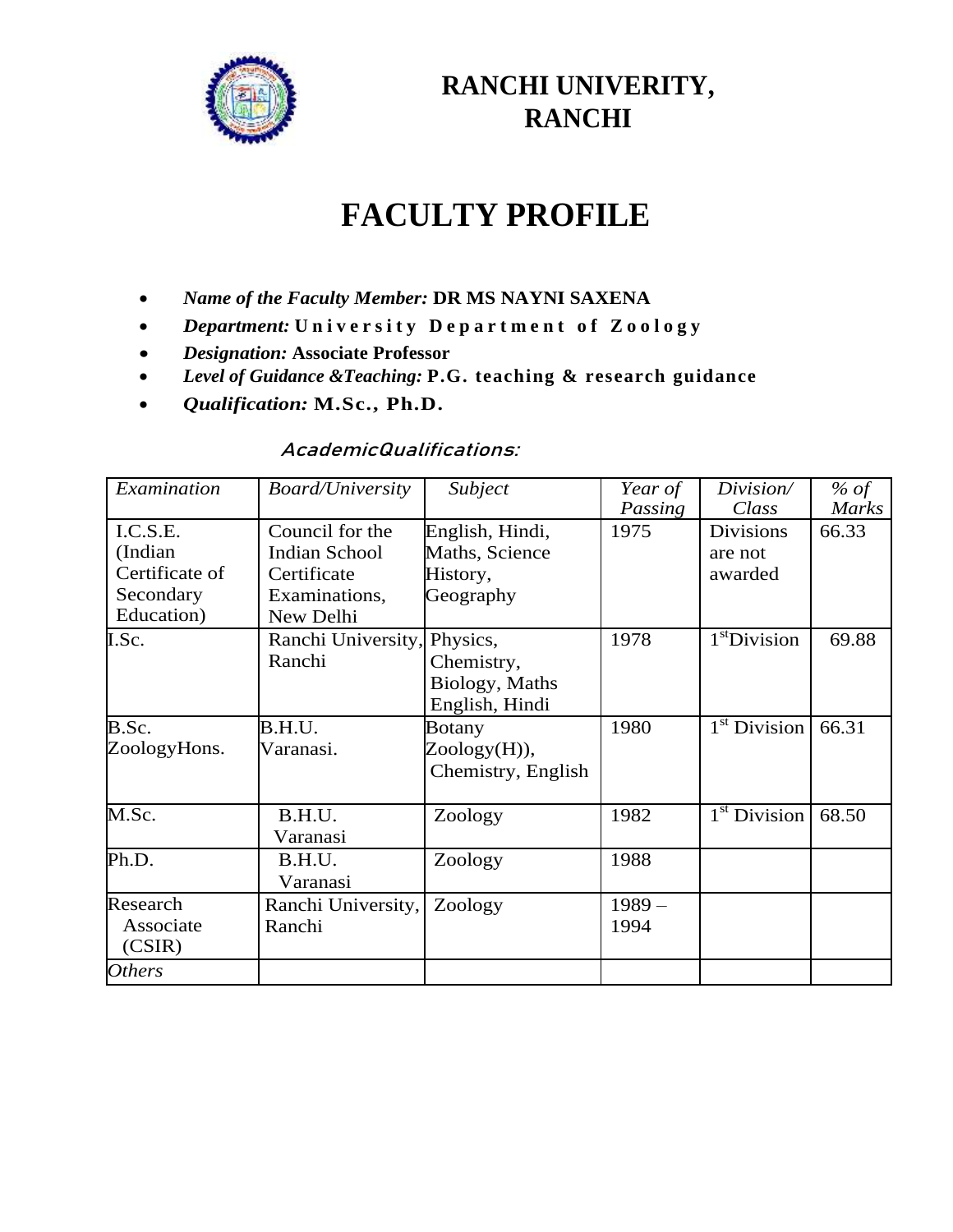| Career Profile |  |
|----------------|--|
|----------------|--|

| <b>Teaching experience in years   Area of Specialisation: Reproductive Physiology</b> |                 |  |
|---------------------------------------------------------------------------------------|-----------------|--|
| <b>Teaching</b>                                                                       | <b>Research</b> |  |
| 30 years                                                                              | 33 years        |  |
|                                                                                       |                 |  |

## *Research Guidance :M.Phil/Ph.D. /D.Sc. /D. Litt(May 2017 to till date):*

| Name of<br>Research<br>Scholar   | Registration No.<br>& Date | Topic of research work                                                                                                                                                                                                        | <b>Present Status</b><br>( <i>No. of Ph.D.</i><br>awarded<br>$\log$ ongoing) |
|----------------------------------|----------------------------|-------------------------------------------------------------------------------------------------------------------------------------------------------------------------------------------------------------------------------|------------------------------------------------------------------------------|
| Sweta Kumari                     | PG00019/09:                | Studies on the effect of                                                                                                                                                                                                      | Viva-voce                                                                    |
| (Ph.D.)                          | 28.04.2015                 | Daidzein on some biochemical<br>parameters of male Wistar rat.                                                                                                                                                                | examinationheld on<br>10.03.2022.                                            |
| Rupa Shree                       | 0619261/2006;              | Studies on the effects of                                                                                                                                                                                                     | ongoing                                                                      |
| (Ph.D.)                          | 21.12.2018                 | ethnyl estradiol on some<br>histophysiological parameters<br>of Clarias batrachus.                                                                                                                                            |                                                                              |
| Madhuri Kumari<br>Das<br>(Ph.D.) | 18.01.2021                 | Isolation and characterization<br>of probiotic bacteria from the<br>gut of Labeo<br>rohita(Hamilton).                                                                                                                         | ongoing                                                                      |
| Aman Kumar<br>(Ph.D.)            | PG00394/2014<br>28.03.2022 | "Studies on the toxicological<br>effects of hybrid pesticide<br>(Chlorpyrifos and Cypermethrin)<br>on haematological, biochemical<br>and histopathological parameters<br>of freshwater fish, Channa striata<br>(Bloch, 1793)" | ongoing                                                                      |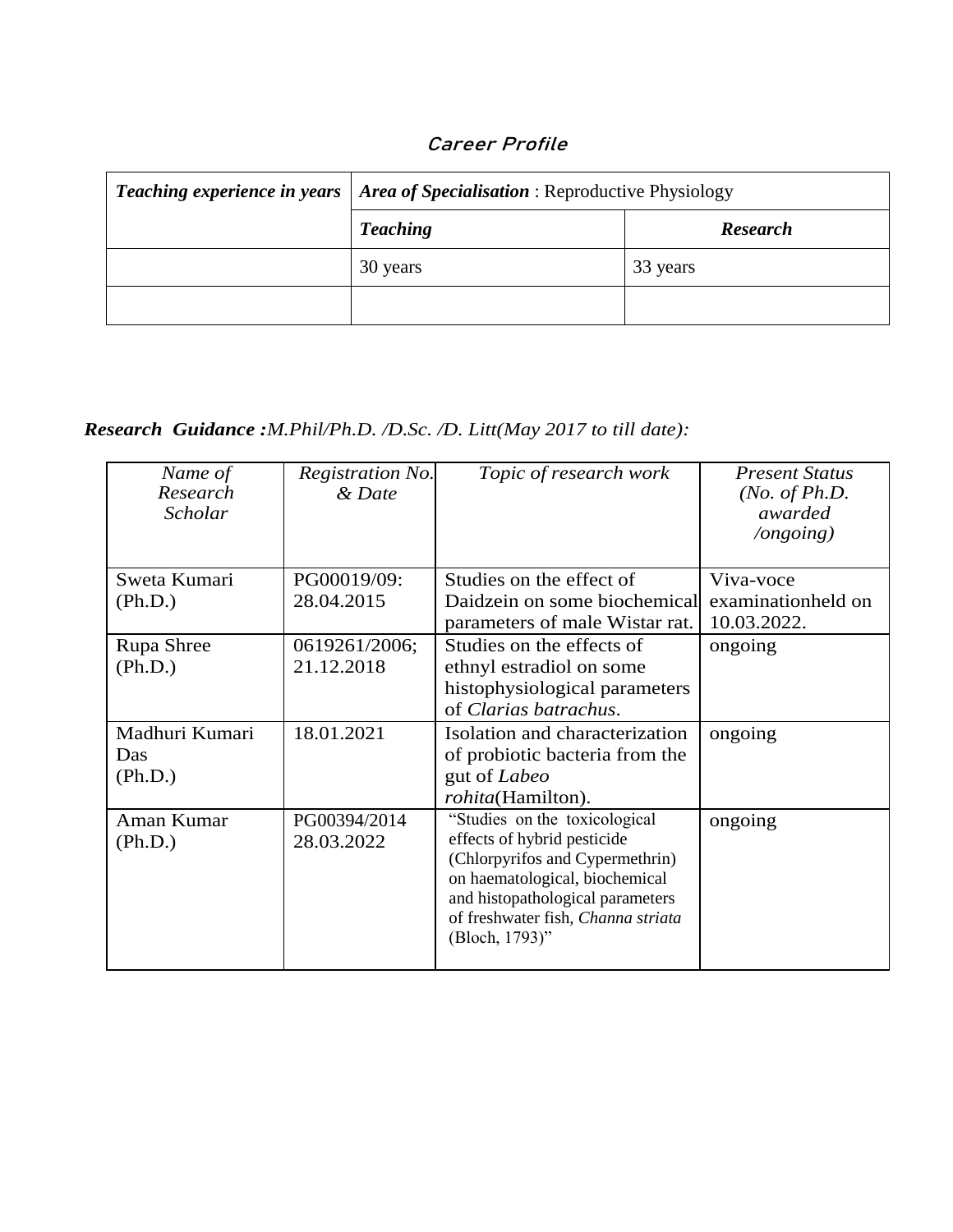#### *Books authored/Edited/Co-Author Chapter in Book (May 2017 to till date)*

| Name of Books Subject | Sole or Co- | <b>ISBN</b> | Date of     | Name of    |
|-----------------------|-------------|-------------|-------------|------------|
|                       | Author      |             | Publication | Publishers |
|                       |             |             |             |            |
|                       |             |             |             |            |
|                       |             |             |             |            |
|                       |             |             |             |            |

*Number of Research papers published in Journals/Periodical (May 2017 to till date)*

| Sr.<br>No.     | Title with page Nos.                                                    | <b>ISSN</b>   | Name of Journal                                                                   | Date of<br>Publication |
|----------------|-------------------------------------------------------------------------|---------------|-----------------------------------------------------------------------------------|------------------------|
| $\mathbf{1}$   | On the validity of<br>$\cdots$ $-a$<br>critical review.pp.115-<br>120   | 0973-7057     | Biospectra                                                                        | December, 2017         |
| 2              | Studies on the effect<br>of daidzeinof<br>male Wistar rat.<br>pp293-300 | 2319-8354     | International Journal of<br><b>Advance Research in</b><br>Science and Engineering | April, 2018            |
| 3              | Toxicity and<br>biochemical effect<br>Wistar rat, pp.213-221            | 2319-8354     | International Journal of<br>Advance Research in<br>Science and Engineering        | April, 2018            |
| $\overline{4}$ | On the transference<br>$of$ – a critical<br>review.pp.13-19             | 0972-995X     | National Journal of Life<br>Science                                               | 2018                   |
| 5              | A discussion on<br>theindica (Verma,<br>1971). pp.911-915               | 0972-0030     | J. Exp. Zool. India                                                               | 2018                   |
| 6              | On the status of<br>a critical review.<br>$pp.1-7$                      | 2319-314X     | Trends in Parasitology<br>Research                                                | 2018                   |
| $\overline{7}$ | On the revalidation of<br>$\ldots$ analysis. pp.355-<br>361             | 0971-6920     | Flora and Fauna                                                                   | 2018                   |
| 8              | The status of $\ldots$<br>$\ldots$ review.pp.1-6.                       | $2319 - 314X$ | <b>Trends in Parasitology</b><br>Research                                         | 2018                   |
| 9              | Daidzein affects<br>male Wistar rat.<br>pp. 37-42                       | 0973-7057     | Biospectra                                                                        | September, 2019        |
| 10             | Effect of intragastric<br>male Wistar rat.<br>pp. 51-58                 | 0973-7057     | Biospectra                                                                        | September, 2019        |
| 11             | Isolation of amylase<br>$\ldots$ gut of<br>Labeorohita. pp. 29-<br>32   | 0973-7057     | Biospectra                                                                        | September, 2021        |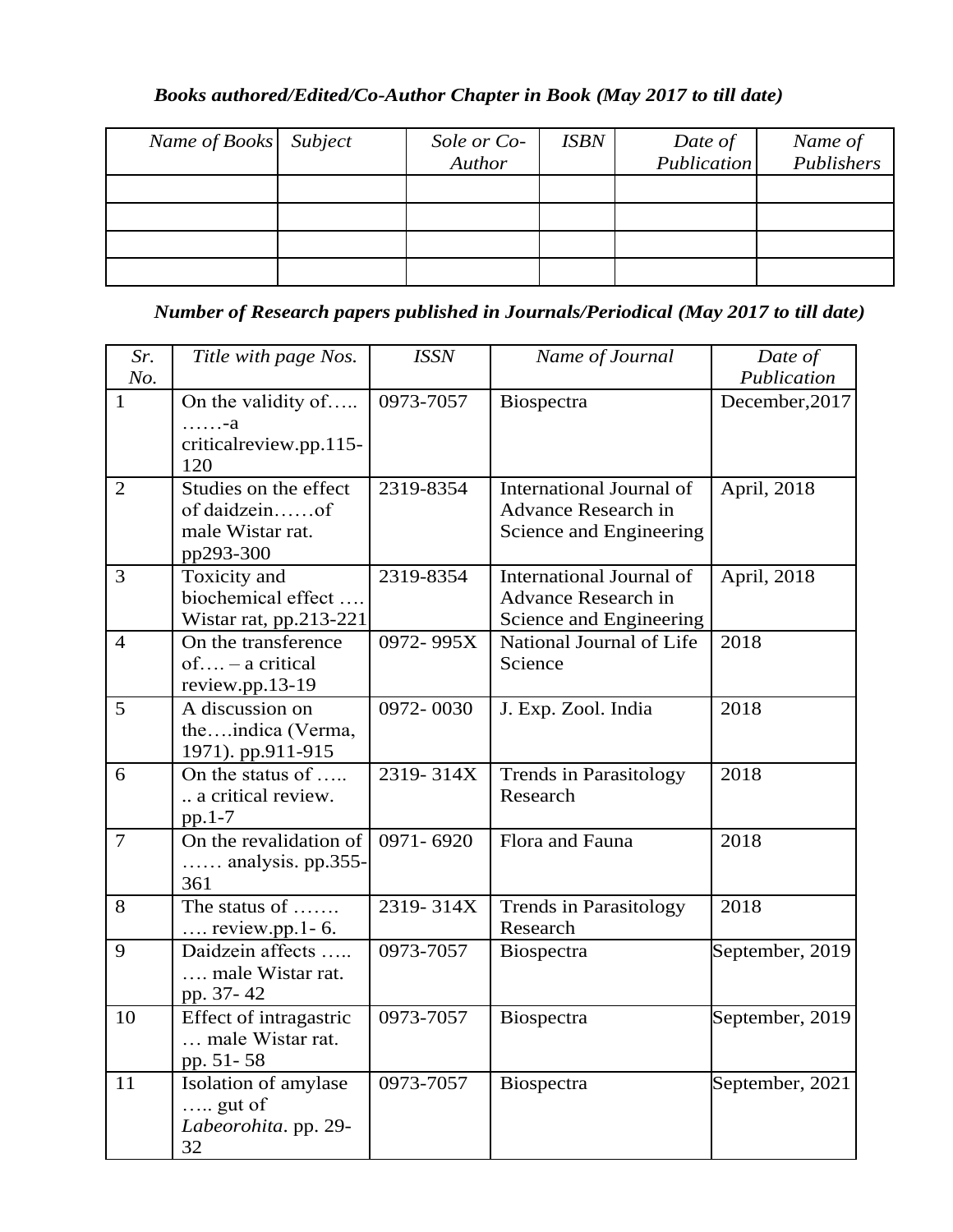| 12 | Extraction of cellulase 2319 - 4227   RUJOST<br>producing<br>Labeorohita. pp.147-<br>150 |                      | January & July,<br>2020-2021 |
|----|------------------------------------------------------------------------------------------|----------------------|------------------------------|
| 13 | The effect of ethnyl<br>estradiol Clarias<br>batrachus.pp.165-168                        | 2319 - 4227   RUJOST | January & July,<br>2020-2021 |

*No. of seminars/conferences/workshop attended/organised (May 2017 to till date):*

| Seminar/Conference                                                                                                                                                                                               | Date of<br>Participation                               | National/International |
|------------------------------------------------------------------------------------------------------------------------------------------------------------------------------------------------------------------|--------------------------------------------------------|------------------------|
| International Conference on Recent<br>Developments in Science, & Humanities,<br>Mumbai                                                                                                                           | 14.04.2018                                             | International          |
| 13 <sup>th</sup> International Conference on Recent Trends                                                                                                                                                       | $23^{\text{rd}}$ & $24^{\text{th}}$ April, 2018        | International          |
| and Management, Bengaluru                                                                                                                                                                                        |                                                        |                        |
| National Conf. on Harmony with nature<br>Ecosystem Management, Ranchi                                                                                                                                            | $28^{\text{th}}$ -30 <sup>th</sup> October, 2018.      | National               |
| Online International Conference on<br>Multidisciplinary Innovations  and<br>Technology, Bangalore                                                                                                                | $18^{\text{th}}$ - $19^{\text{th}}$ September,<br>2020 | International          |
| Two Days Workshop on "Current Trends in<br>Molecular Biology", University Department of<br>Botany, Ranchi University, Ranchi                                                                                     | $18^{th}$ -19 <sup>th</sup> September,<br>2018         | <b>National</b>        |
| Attended Digital Modules on "Mammalian Cell<br>Culture" (Webinar Series), Merck High- End<br>Skill Development Centre (Ministry of Science<br>& Technology, Govt. of India), Merck<br>Innovation Lab, Chandigarh | July-August, 2020                                      |                        |
| National Training Workshop (online) on<br>"Research article writing and plagiarism",<br>Zoology, Biotechnology Dept.& IQAC, Govt.<br>Girls P.G. College, Ujjain.                                                 | 18.09.2021                                             | National               |
| Seven Day E- Workshop on "Entrepreneurial"<br>Skill Development and Career Opportunities in<br>Biological Sciences", Govt. Girls P.G. College,<br>Ujjain.                                                        | $24^{\text{th}}$ -30 <sup>th</sup> June, 2021          |                        |
| International Conference on Recent Advances in $27^{th}$ -28 <sup>th</sup> August, 2021<br>Basic and Applied Sciences. Faculty of Sciences,<br>B.M. University, Rohtak. (Online)                                 |                                                        | International          |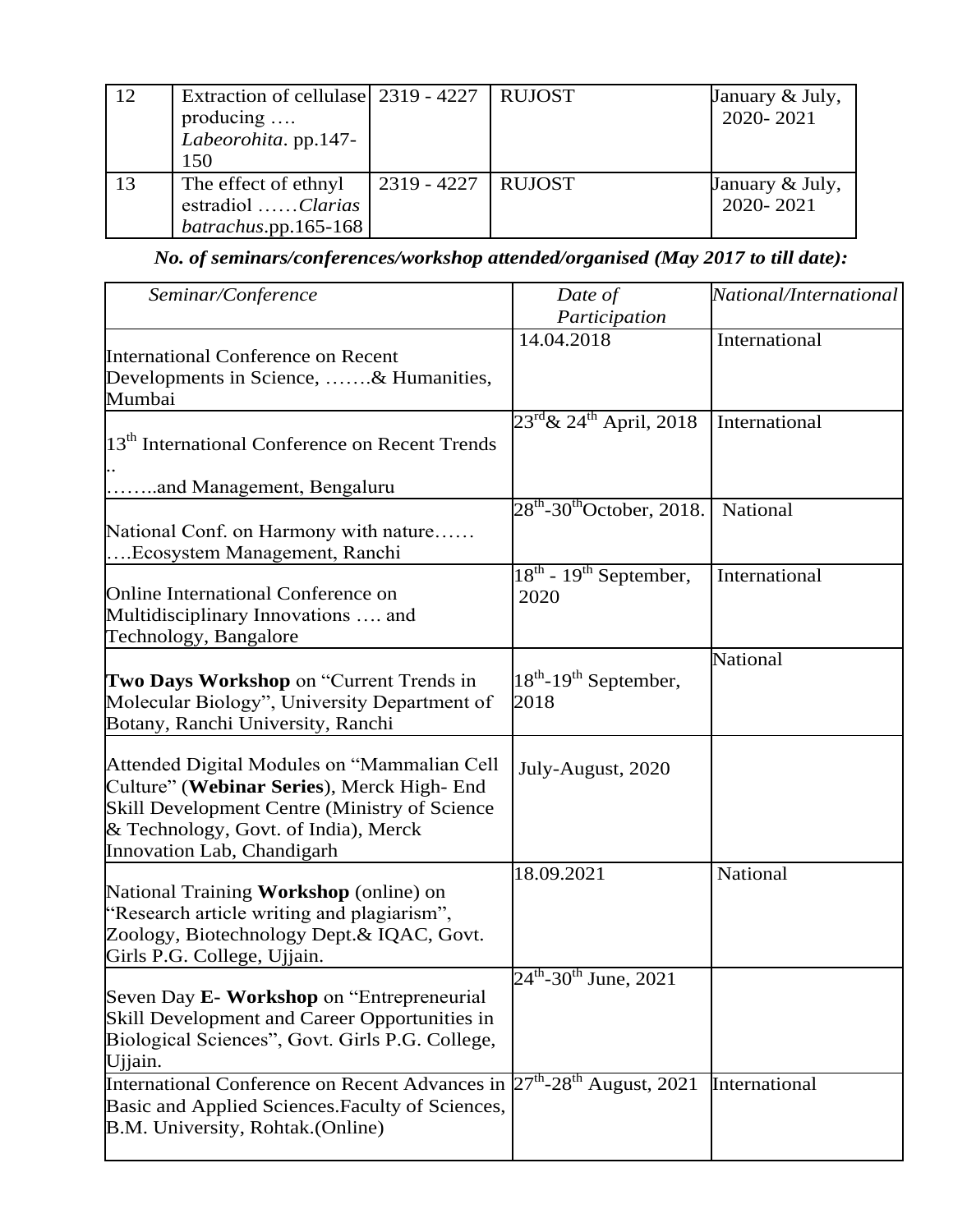| International e- Conference on" Recent<br>Advances in Life Sciencesand<br>Adaptations", Dept. of Zoology, LNMU<br>University, Darbhanga                         | $26^{\text{th}}$ -27 <sup>th</sup> July, 2021 | International |
|-----------------------------------------------------------------------------------------------------------------------------------------------------------------|-----------------------------------------------|---------------|
| International e- Conference on" Echoes of<br>COVID -19 on Human Health: Present and<br>Future Therapeutic Landscape", S. S. Jain<br>Subodh P.G. College, Jaipur | 11-12 August, 2021                            | International |
| International Conference on "Emerging"<br>Bioscience research  Development,<br>Department of Zoology, Patna University, Patna.                                  | 21-22 December, 2021                          | International |
| International e- Conference on "Innovations in<br>Science Development", Anand Niketan<br>College of Science, Arts and Commerce,<br>Warora, Maharashtra          | 14-15 March, 2022                             | International |

#### *No. of FIP/refresher courses/summer trainings attended/organised (May 2017 to till date):*

| Date                                                             | Period                    | Venue                                                                         |
|------------------------------------------------------------------|---------------------------|-------------------------------------------------------------------------------|
| Co-Ordinator, UGC-Sponsored<br>Refresher Course in Life Sciences | $01.09.2020 - 14.09.2020$ | <b>UGC-Human Resource</b><br>Development Centre, Ranchi<br>University, Ranchi |
| Co-Ordinator, UGC-Sponsored<br>Refresher Course in Life Sciences | $03.09.2021 - 16.09.2021$ | <b>UGC-Human Resource</b><br>Development Centre, Ranchi<br>University, Ranchi |
| Co-Ordinator, Webinar on<br>"Climate Change"                     | 31.08.2020                | <b>UGC-Human Resource</b><br>Development Centre, Ranchi<br>University, Ranchi |

#### **Webinars attended: 15**

*Any other academic, administrative and socially relevant contributions/consultancy and awards:*

- **1.** RESOURCE PERSONat the 4<sup>th</sup> Faculty Induction Programme (FIP) at UGC-Human Resource Development Centre, Ranchi University, Ranchi on10.03.2021.
- **2.** RESOURCE PERSONat the 5<sup>th</sup> Faculty Induction Programme (FIP) at UGC-Human Resource Development Centre, Ranchi University, Ranchi on11.08.2021.